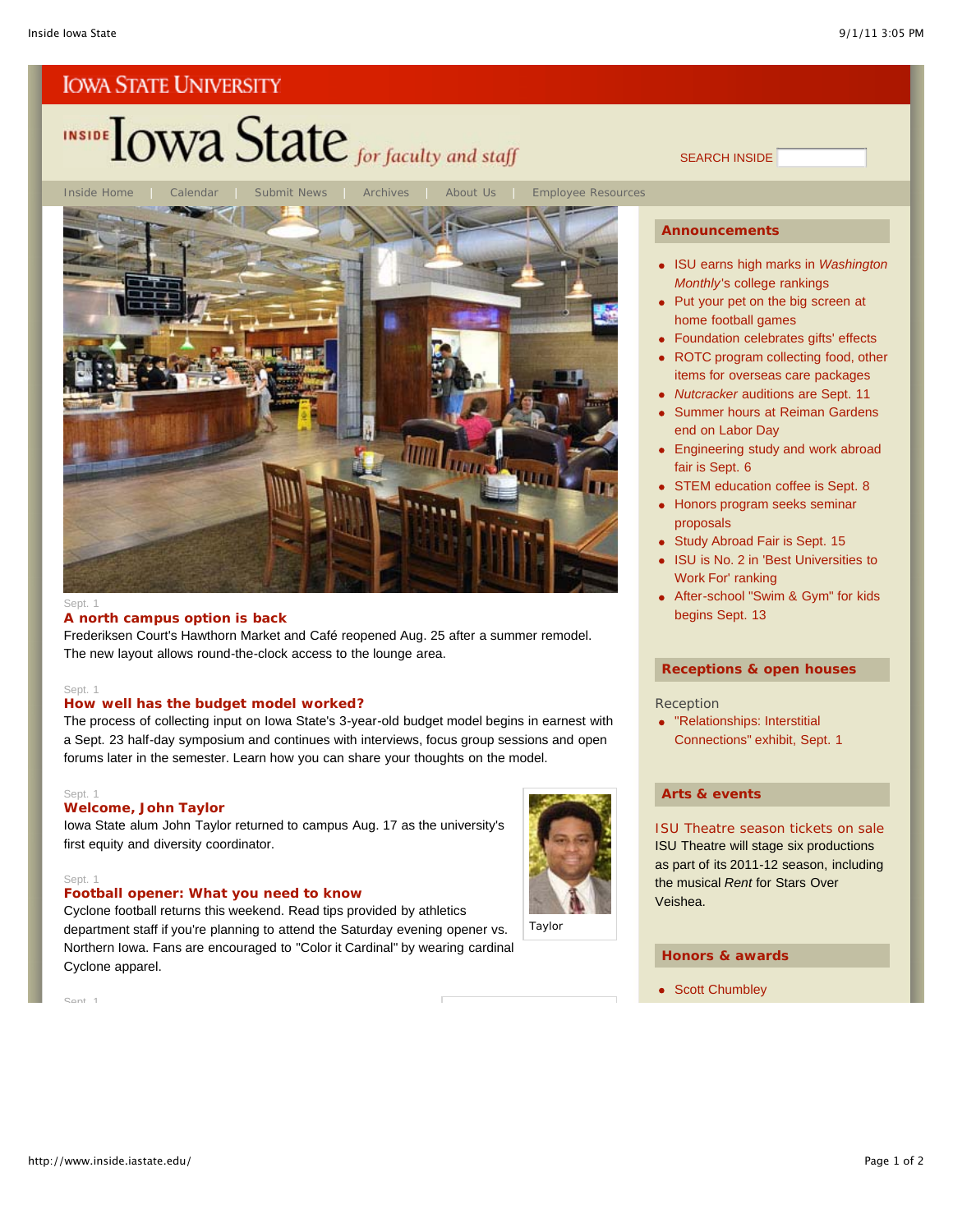#### Sept. 1 **Show your (school) colors to get free stuff**

Faculty, staff and students wearing their cardinal and gold on Fridays during football season could be rewarded with free merchandise. Details about the Friday CyDay and Mascot Monday promotions will be revealed on the university's Facebook and Twitter accounts.

#### Sept. 1

#### **Presidential search draws 26 applicants**

Twenty-six people have submitted applications for the ISU presidency and another 10 are considering seeking the post.

Search firm executive Daniel Parker reported the latest numbers to the presidential search committee during its Aug. 30 meeting.

Published by University Relations, inside@iastate.edu, (515) 294-7958, Ames, Iowa 50011. Copyright © 1995-2011, Iowa State University of Science and Technology. All rights reserved.



• Max Rothschild

#### **Around campus**

• Sticks art team will be in residence Sept. 12-16 (PDF)

#### **Inside tools**

Print this edition (PDF) RSS | Twitter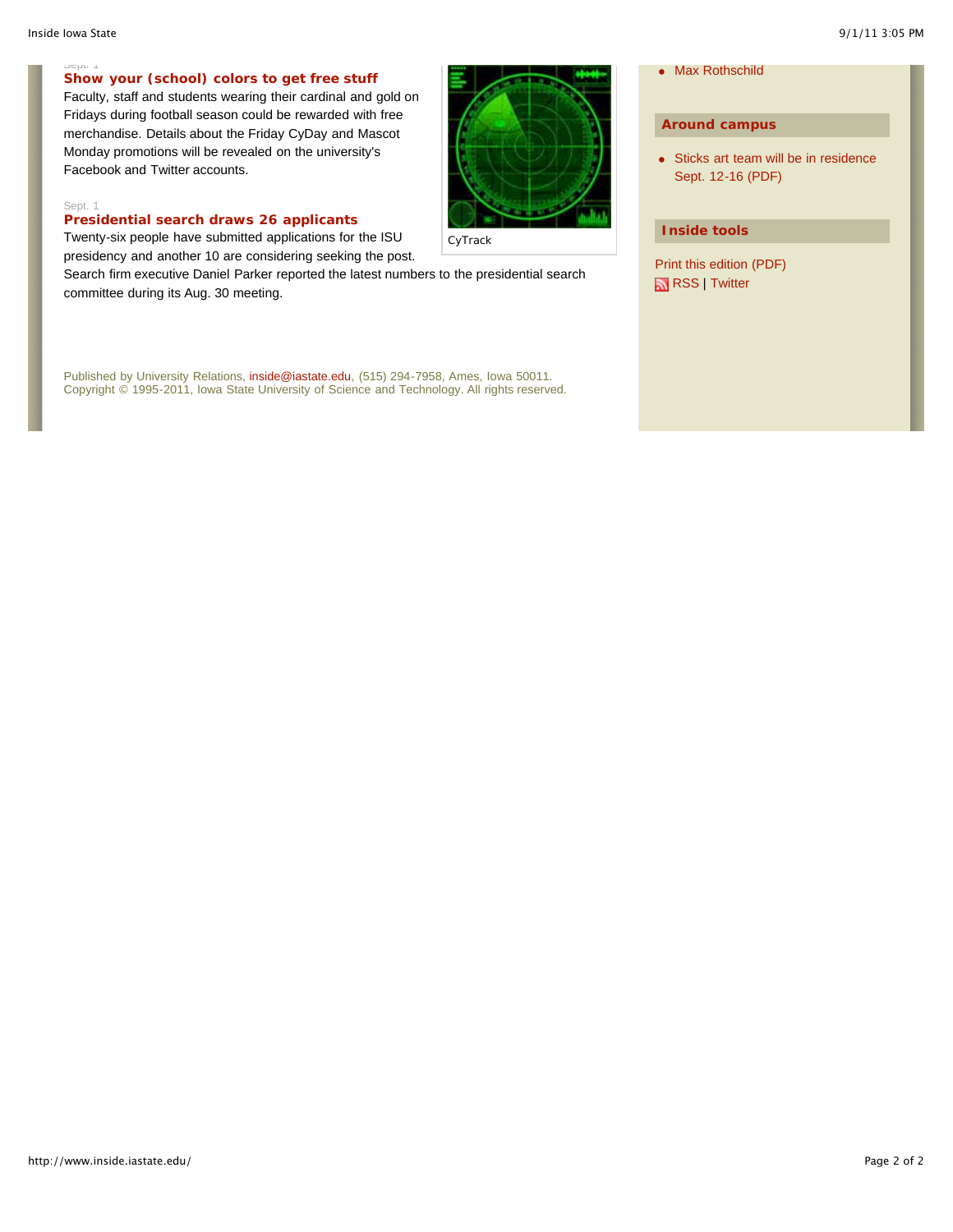

SEARCH INSIDE

Sept. 1, 2011





# **A north campus option is back**

Round-the-clock access to the lounge area and speedier food service are two of the perks of a renovated Hawthorn Market and Café, which reopened in the Frederiksen Court Community Center Aug. 25 after three-plus months of work. The food preparation and service area was reconfigured (pictured) and an electronic ordering system using kiosks is scheduled to be operational in several more weeks. Hawthorn Market and Café opens at 7 a.m. Monday through Friday; 11 a.m. on Saturdays and Sundays. *Photo by Bob Elbert.*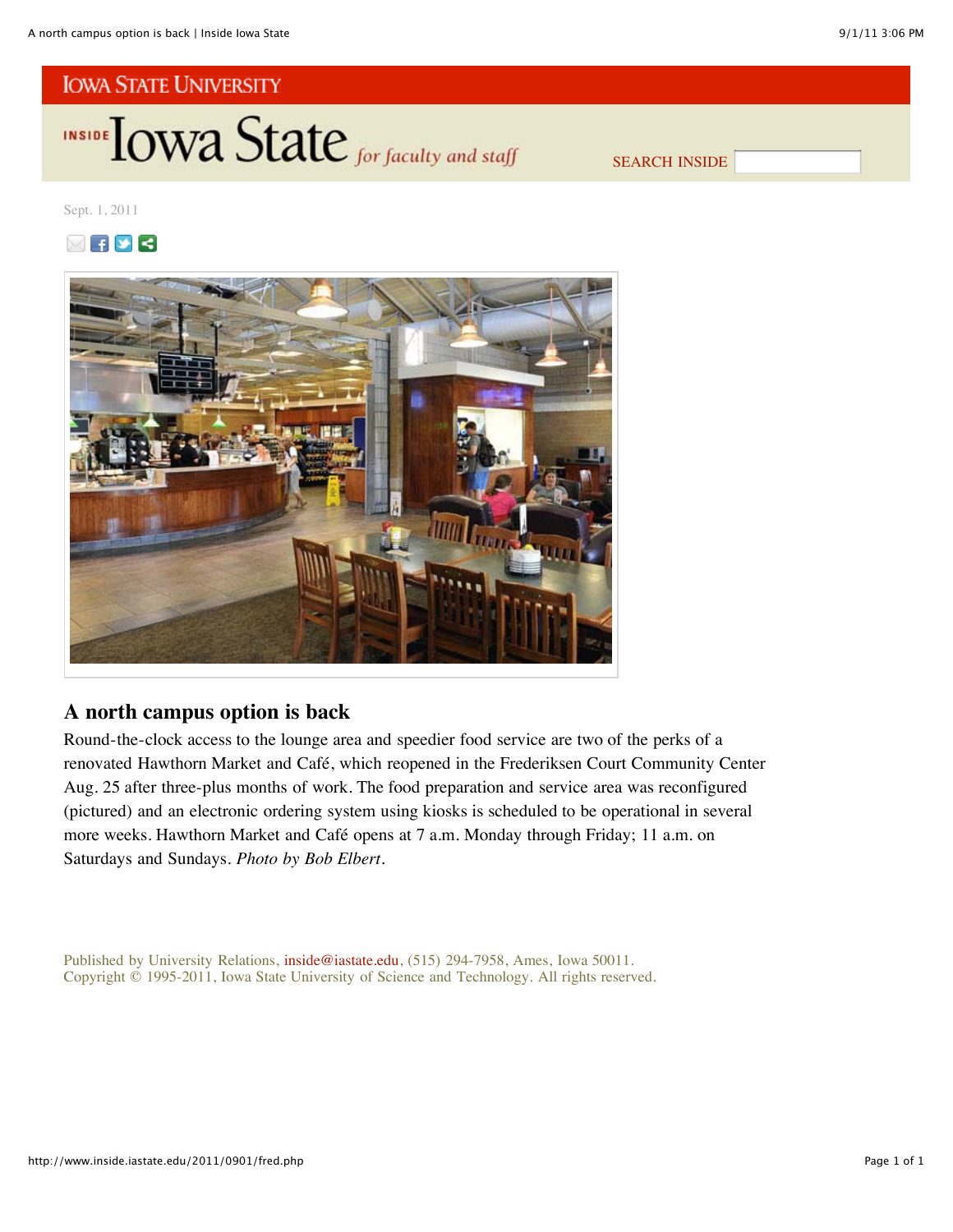

SEARCH INSIDE

Sept. 1, 2011



# **Budget model review begins this month**

by Anne Krapfl

The process of collecting campus input on Iowa State's 3-year-old budget model begins in earnest with a Sept. 23 half-day symposium and continues with interviews, focus group sessions and open forums later in the semester. First announced in June, the intent is to complete the review process and submit recommendations to executive vice president and provost Elizabeth Hoffman by the end of this academic year.

Iowa State units first used the current budget model -- known as the Resource Management Model (RMM) -- to build budgets for the 2009 fiscal year (July 1, 2008-June 30, 2009). The committee that adapted and led its implementation recommended a thorough review of the model after three to five years of use. A 10-member review committee hired Resource Planning and Management Associates, Nashville, to assist with the information gathering this fall. One of the principals, Dave Maddox, assisted with the process of implementing the current budget model in 2007 and 2008.

# **Symposium**

Maddox and colleague Robert Stickney will lead a half-day symposium Sept. 23 for about 100 invited participants, including senior leaders; department chairs; fiscal officers; Faculty Senate, Professional and Scientific Council and research center representatives; students and members of the review committee. They'll work in small groups to identify features of the RMM that work well and not so well, and suggest what further information is needed to make informed recommendations for change. The symposium is designed as a work session to prepare the consultants for the subsequent interviews and focus group sessions they will lead.

# **Focus groups, individual interviews, open forums**

Maddox, Stickney and members of the review committee will conduct one-on-one interviews and lead focus group sessions during the remainder of the fall semester. Director of university budgets

Dave Biedenbach said more than 200 members of the university community will be directly involved in one or the other.

**comments, suggestions** Any university employee or student may submit comments or suggest changes for the RMM via budgetmodel@iastate.edu, or through an anonymous online

submission form.

**Email your**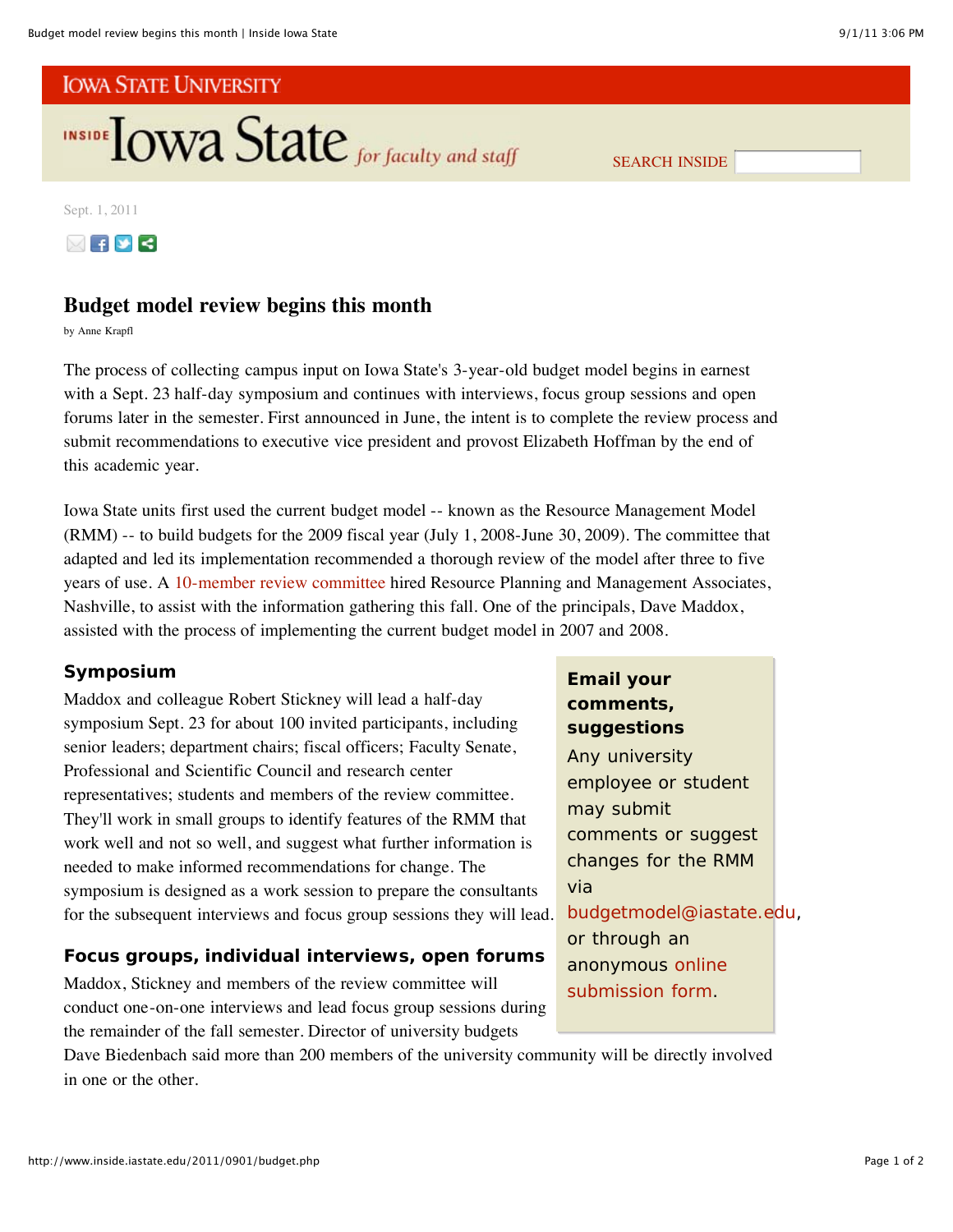He said dates and locations for several open forums on the budget model's performance, open to everyone, will be announced when they're finalized. Biedenbach also emphasized that anyone may submit input about the RMM to the review committee, via email or online, throughout the review process.

# **What's up for review?**

Over the summer, members of the review committee developed a list of issues encountered during the first three years of budget model use. That list will begin -- but not limit -- the conversation at events this fall. Biedenbach offered these examples of what's on the list so far:

- How has the budget model changed the discussion about resources being distributed to colleges differentially?
- Is it OK that colleges commit resources differently?
- How has the budget model addressed differences in cost of instruction?
- Is how we allocate central administrative costs appropriate?
- Does the model put administrative offices at an unfair advantage (they don't benefit directly from tuition or indirect costs growth but share in state appropriation cuts)?
- Does the current distribution of indirect costs support the shift in Iowa State's grants environment to an even stronger focus on large, multi-disciplinary team proposals?
- Are the budget advisory groups effective in engaging faculty and staff in budget-related decisions?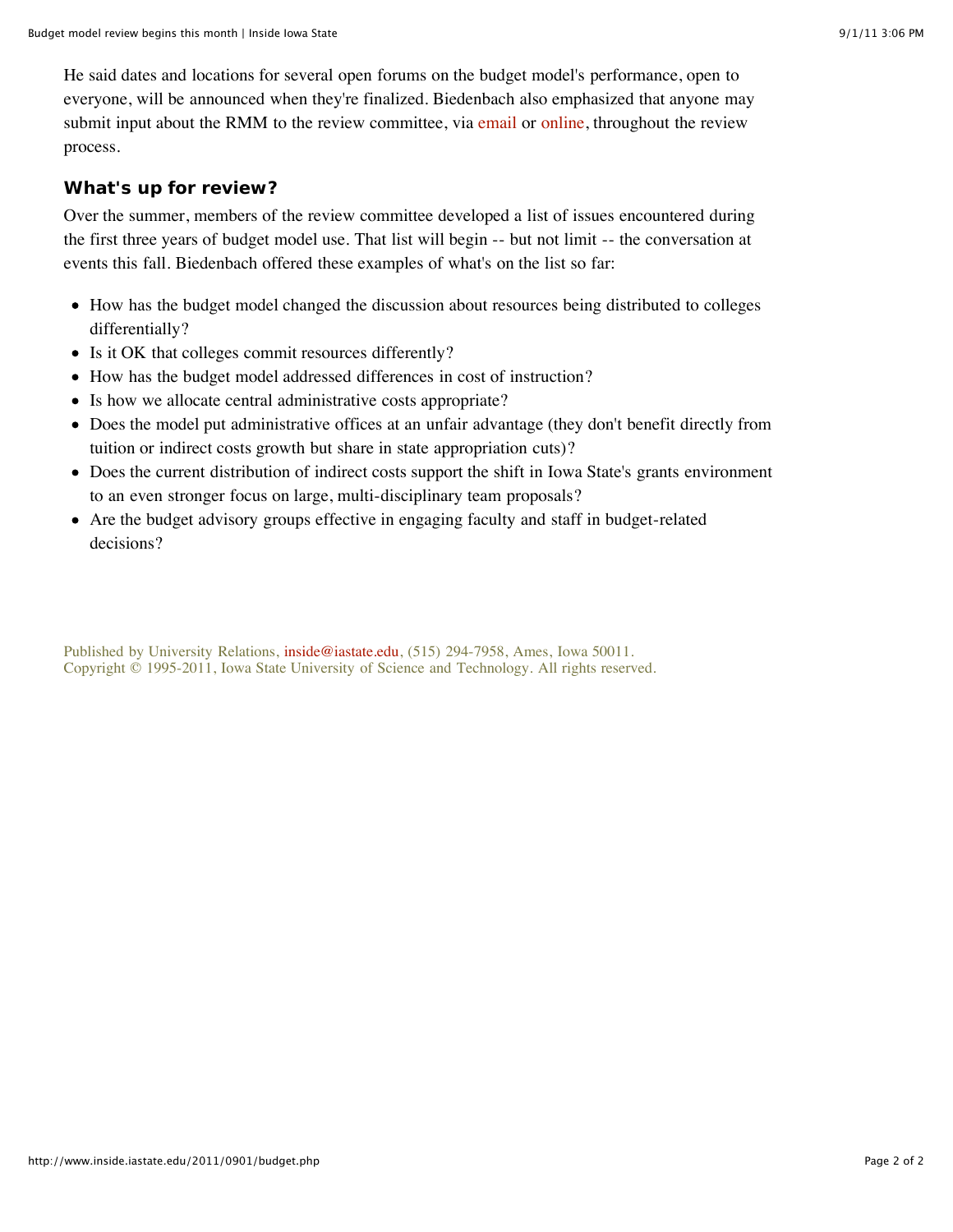

SEARCH INSIDE

Sept. 1, 2011





# **Welcome**

John Taylor became Iowa State's first equity and diversity coordinator on Aug. 17. He reports to associate provost Dawn Bratsch-Prince, who also serves as the university's chief diversity officer.

Among his many responsibilities, Taylor will assist with the recruitment and retention of minority faculty; work with the African-American, Asian, Latino/a and LGBT (lesbian, gay, bisexual, transgender) groups on campus; participate in the University Committee on Diversity and the University Committee on Women; and coordinate the annual Emerging Leaders Academy.

For the past 11 years, Taylor worked as a management and diversity consultant in Des Moines, specializing in equity and diversity management and leadership. He previously worked at Iowa State from 1997 to 2001 in the Office of Training and Development where he facilitated diversity workshops and leadership development programs.

Taylor earned a bachelor's degree in political science and sociology from Iowa State (1994), and a master's degree in educational administration from Oral Roberts University (1997).

Taylor's office is in 1550 Beardshear; his phone number is 4-6142.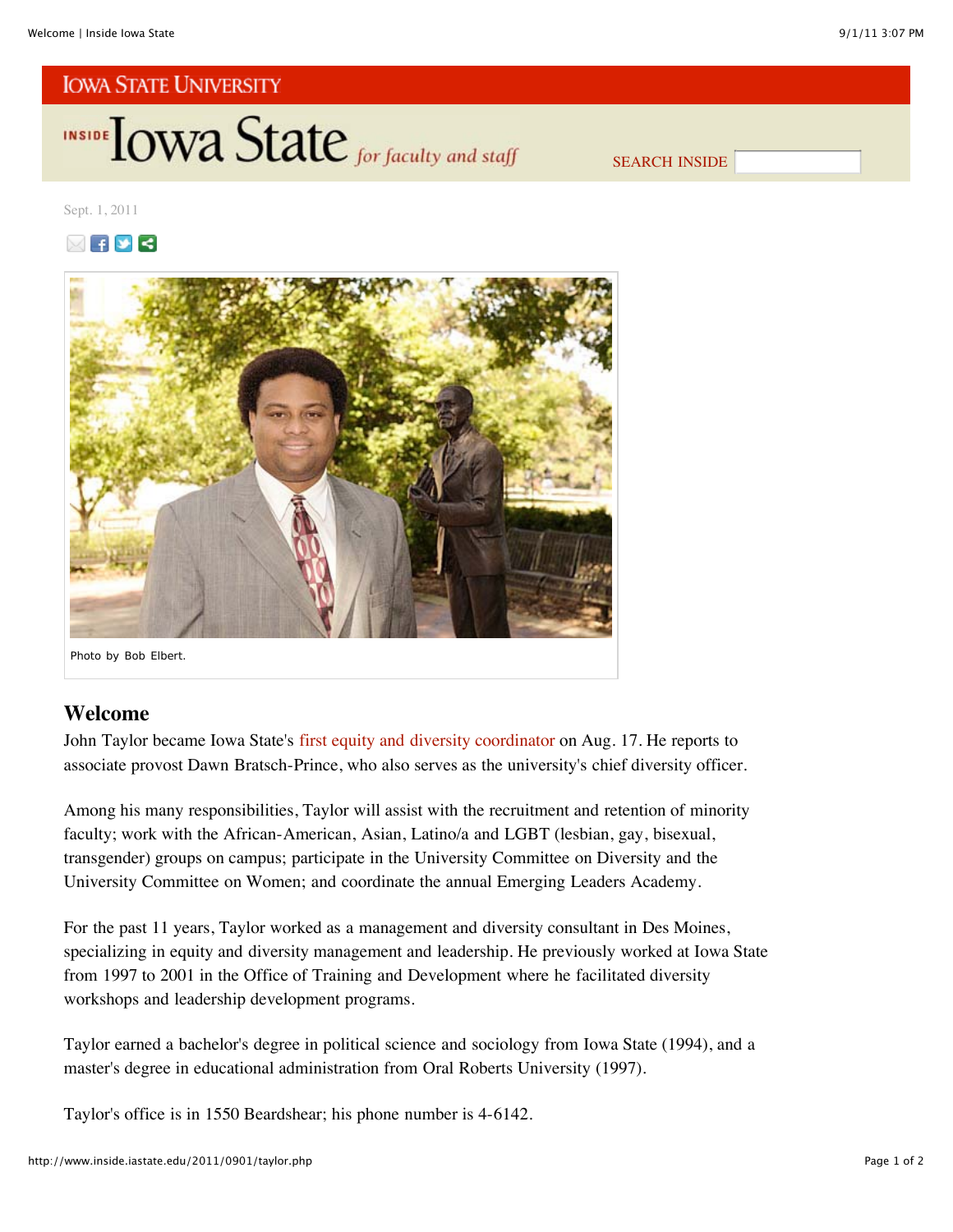

SEARCH INSIDE

Sept. 1, 2011



# **Cyclone football opener is Sept. 3**

Coach Paul Rhoads' Cyclone football squad opens its 2011 season Saturday with a home game against the University of Northern Iowa Panthers. It'll be a "Color It Cardinal" day; fans are asked to dress in cardinal for the game. Kickoff is 6 p.m. Public lots will open at noon and most donor lots open at 7 a.m. Saturday.

# **C lots closed to football fans until 2 p.m.**

The Iowa State volleyball team plays host to Iowa at 2 p.m. Saturday in Hilton Coliseum. Parking in the lots north of Center Drive (lots C-1 and C-2) will not open until 2 p.m. for football fans. Prior to 2 p.m., only those with volleyball season parking permits and those with issued C-1 and C-2 permits will be allowed to park north of Center Drive.

Public parking rates for Cyclone football games are as follows: \$20 for cars and trucks, \$50 for RVs and \$5 for motorcycles.

## **Tickets will be scanned**

Both stadium seats (\$50) and hillside tickets (\$20) remain available for the game. For the first time, all tickets will be electronically scanned at the entry gates of Jack Trice Stadium. Fans' tickets also will be exit scanned if they want to re-enter the stadium.

## **Respect the neighborhood**

The athletics department is asking football fans who park in the streets and neighborhoods surrounding Jack Trice Stadium to be considerate of area homeowners. Fans are expected to obey all city of Ames parking regulations and be sensitive to noise levels. Trash should not be left in the streets, medians or grassy areas by departing fans.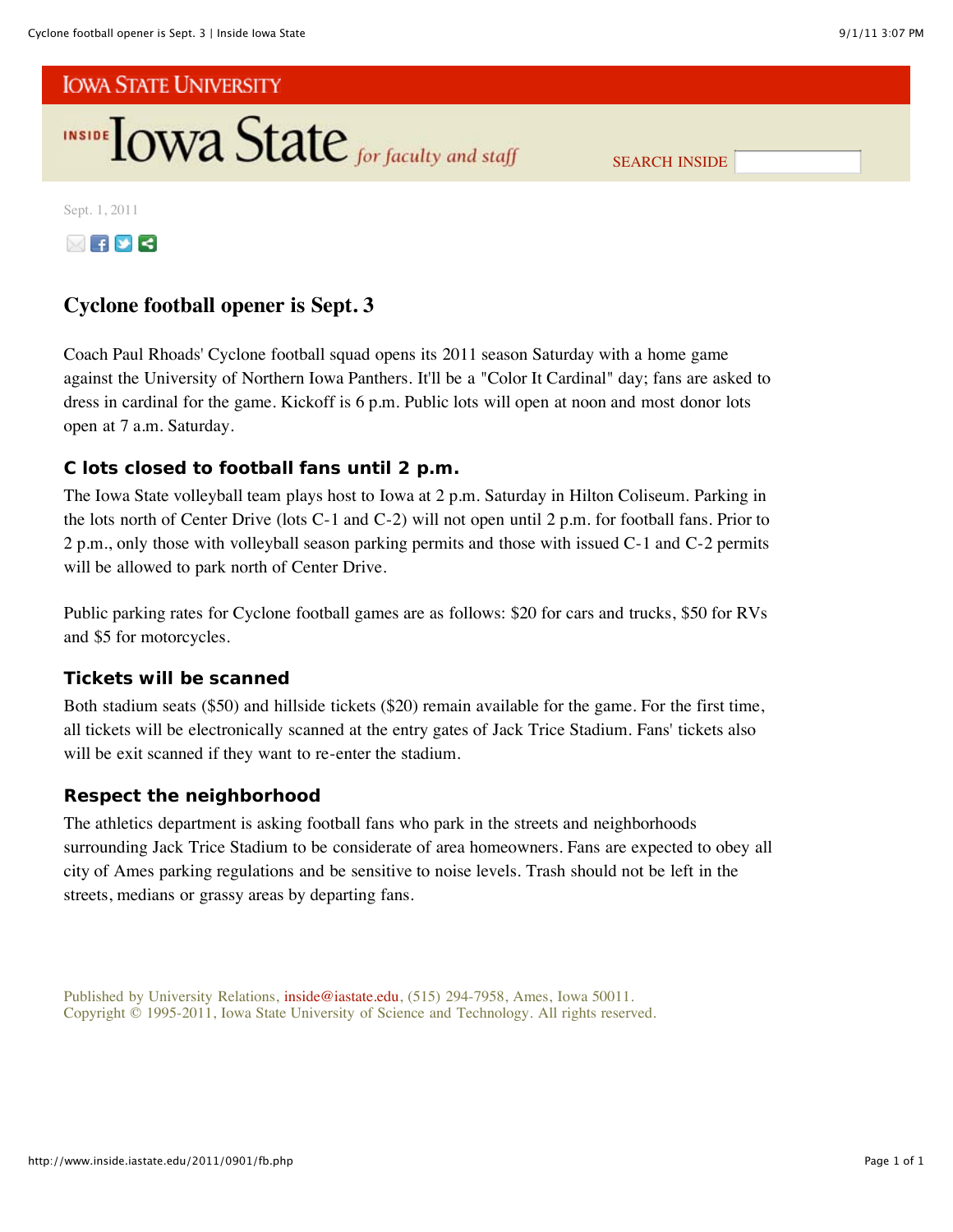

SEARCH INSIDE

Sept. 1, 2011

 $\boxtimes$   $\rightarrow$   $\rightarrow$ 

## **Show your (school) colors to get free stuff**

by Erin Rosacker

Break out your cardinal and gold gear and get ready to win some prizes. There will be several campus promotions this fall that will reward members of the campus community for wearing their Cyclone pride.

"The purpose of the promotion is to encourage students, faculty and staff to wear Iowa State apparel on Fridays to show their Cyclone spirit," said Darci Kester, communications specialist in the Trademark Licensing Office.

## **Fridays are CyDays**

On Fridays prior to the six home football games, Cy and the Super Fanner's student organization will be stationed somewhere on campus with free giveaways. Their location will be revealed via "CyTrack" on ISU's Facebook page and Twitter feed. Anyone who is wearing Iowa State gear and finds Cy will earn a prize (while supplies last).

## **Pride Patrol**

The Student Alumni Leadership Council (SALC) will roam campus every Friday during the football season, looking for people clad in cardinal and gold. SALC members will snap photos and post them on the university's Facebook page the following Monday. Each week, a winning photo will be



randomly selected and the winner will receive free Cyclone merchandise.

## **Mascot Mondays**

As part of the University Book Store's Mascot Monday specials, a featured product will be revealed on the ISU Facebook page. A photo and link to the item will be posted, along with a promotional discount code. Customers can use the code online and in the store to earn 5 percent off for every seven points scored by ISU (up to 25 percent off). Due to the Labor Day holiday, the first promotion will take place on Tuesday, Sept. 6.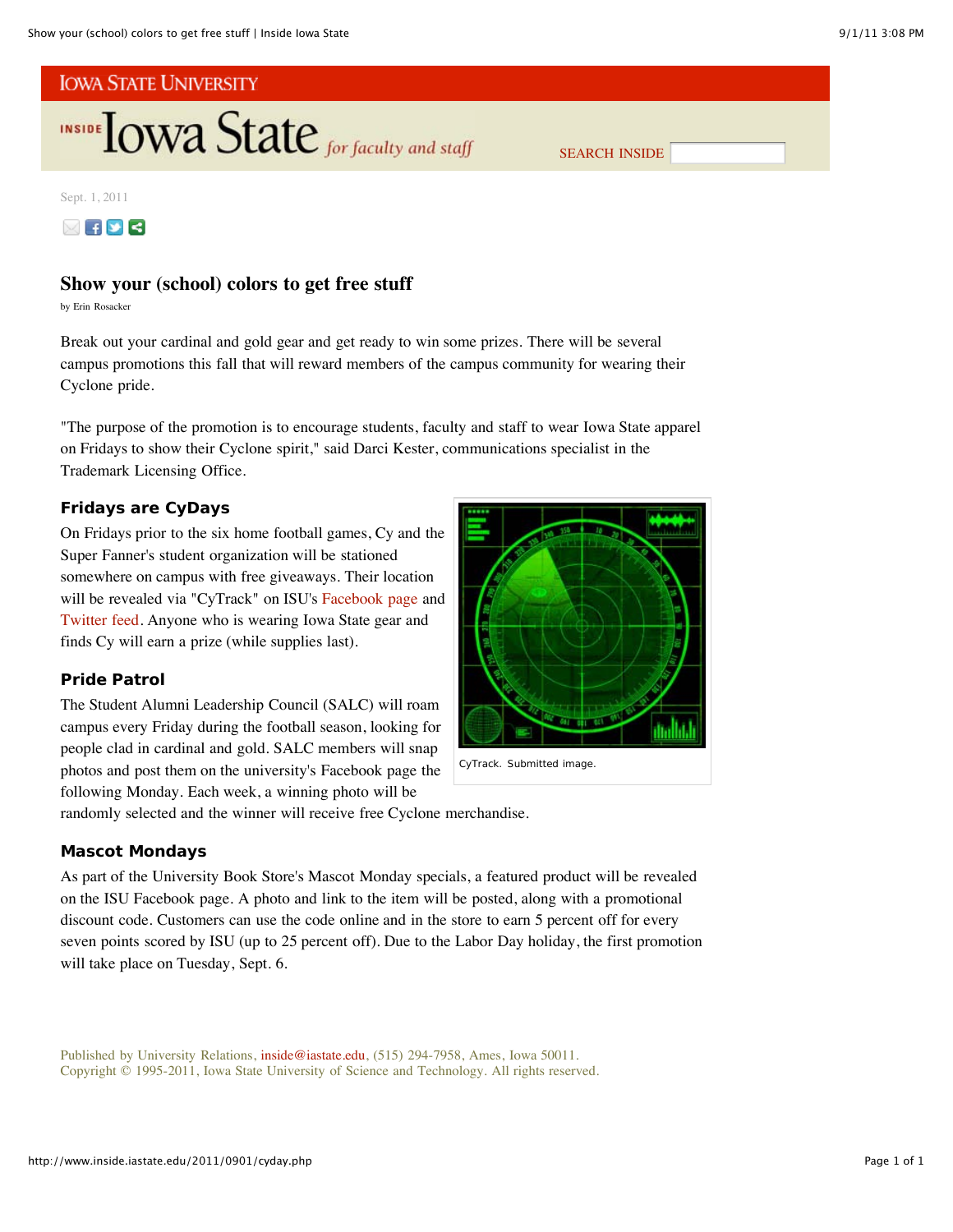

SEARCH INSIDE

Aug. 31, 2011



# **26 have applied for ISU presidency**

by Diana Pounds

Twenty-six people have submitted applications for the ISU presidency and another 10 are considering seeking the post.

Daniel Parker, of Parker Executive Search, reported the latest numbers to the presidential search committee during its Aug. 30 meeting. Parker said that 76 of 104 nominees declined to seek the presidency.

Parker said key reasons cited by nominees passing on the position were:

- Timing is not good
- They're comfortable in their positions
- $\bullet$ Spouse or family considerations

Iowa State is nearing the end of the presidential recruiting. However, search committee co-chair and Business dean Labh Hira said the committee will consider candidates throughout the search, until the position is filled.

All applicants have requested that their names be kept confidential during the early part of the search. The names of those who become finalists will be released. Finalists will visit campus this fall.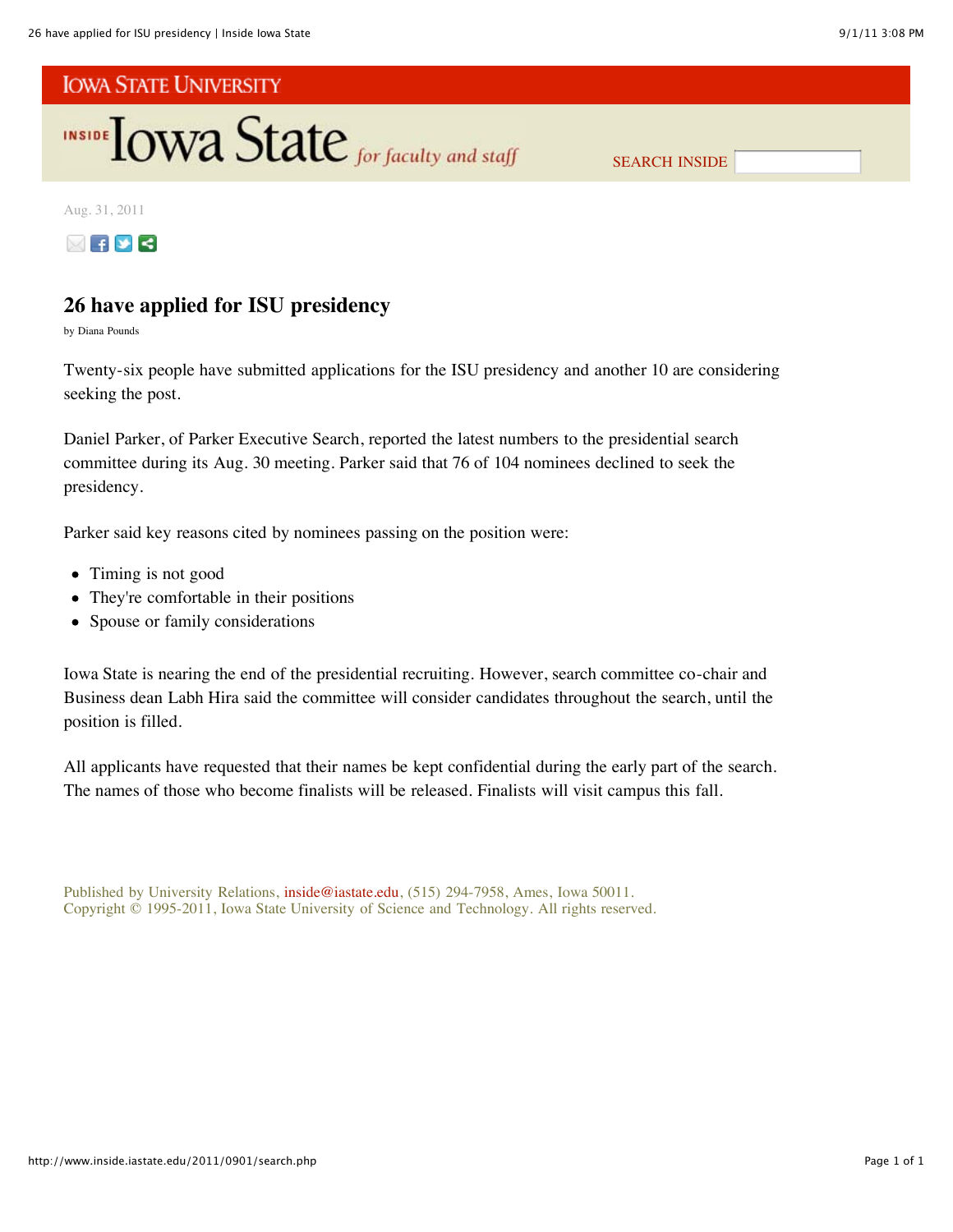

SEARCH INSIDE

Sept. 1, 2011



# **Season tickets on sale for ISU Theatre's 2011-12 lineup**

by Erin Rosacker

ISU Theatre will stage six productions as part of its 2011-12 season, including the musical *Rent* for Stars Over Veishea. With the exception of *Chekhov Short Stories*, all shows will run for two weekends in Fisher Theater. *Checkhov* will take the stage four nights in the Maintenance Shop, Memorial Union.

Season tickets are \$77 for adults, \$73 for seniors and \$50 for students, and available at the Iowa State Center ticket office. For more information, or to request an order form, call (4-2624) or email  $(i$ sutheatre@iastate.edu) the theater department.

## **2011-12 ISU Theatre productions**

## *Hedda Gabler*

Sept. 30-Oct. 2 and Oct. 7-9

Named for its manipulative title character, this drama examines the lives of newlyweds Hedda and Jurgen Tesman. Hedda, used to an aristocratic life of luxury and dissatisfied with her current lot in life, toys with the feelings of those around her with dire consequences.

## *Love's Labor's Lost*

## Nov. 4-6 and Nov. 11-13

One of Shakespeare's early comedies, this play throws love into the path of men who have pledged an oath to avoid women during their pursuit of scholarship. A complex exchange of mixed messages and revealing letters expose the true feelings of a king and his lords, who have fallen in love with a princess and her ladies.

## *A Christmas Carol*

## Dec. 2-4 and Dec. 9-11

The Charles Dickens classic brings Ebenezer Scrooge, Bob Cratchit and Tiny Tim to the Fisher stage. Ghostly visits on Christmas Eve show Scrooge how his bitter, miserly life plays out in the past, present and future. When he awakes, he has a shot at redemption.

## *Chekhov Short Stories*

### Feb. 9-12

Russian writer Anton Chekhov explored a myriad of human emotions in his short stories. This new